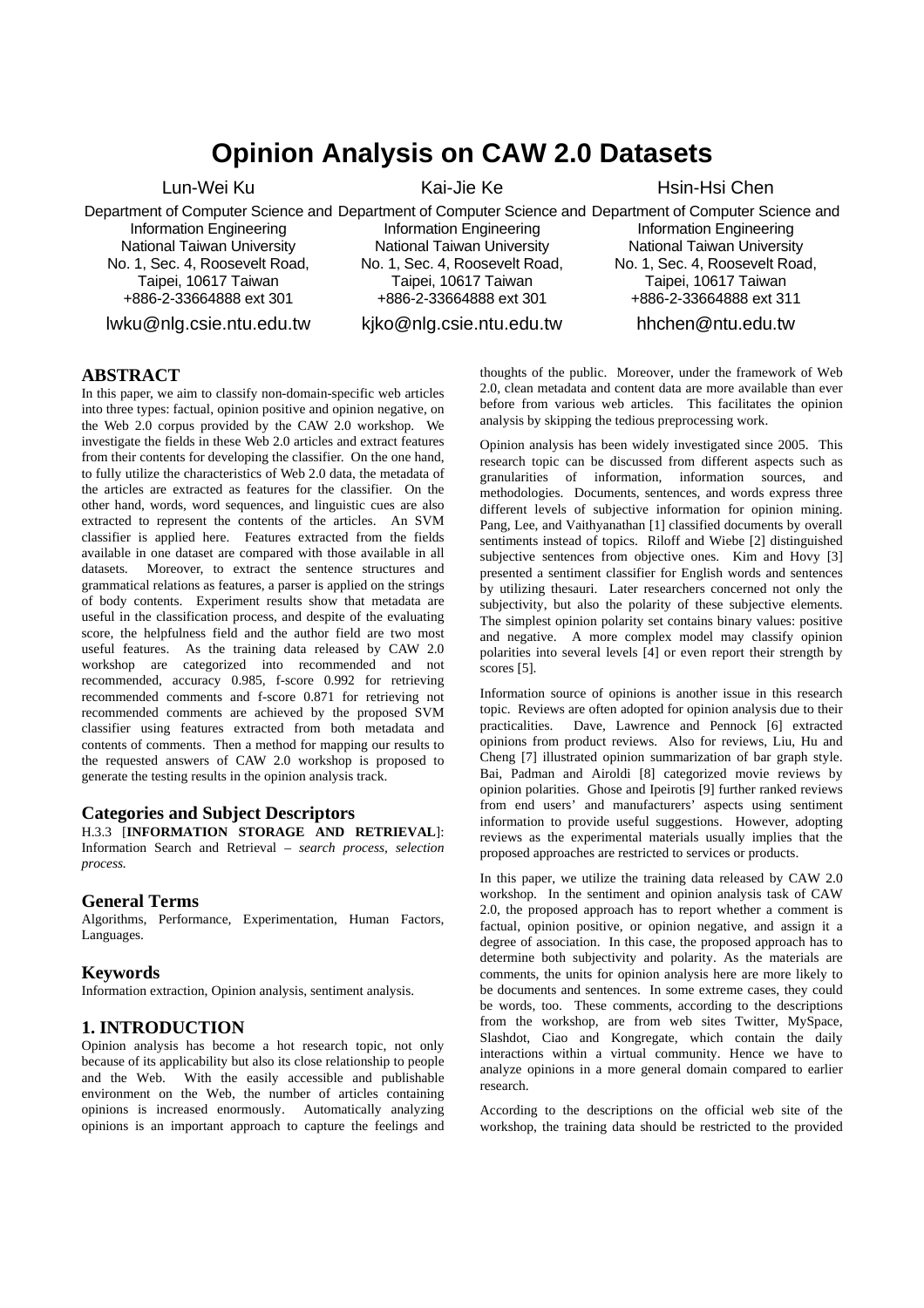dataset. Due to this restriction, the opinion classification problem is viewed as a machine learning problem in this paper. We build an SVM classifier to report whether the given comments are factual, opinion positive, or opinion negative. Two different types of features were utilized here: un-structural features and structural features. Un-structural features were extracted directly from fields in training comments. Structural features, instead, were sentential grammatical relations extracted from parsed comments. From the experimental results utilizing these two kinds of features, we expect to know whether structural information is useful for web comments while they generally are considered not well written.

We also compared features designed from a specific web site and features commonly seen in most web sites. From this aspect, we expect to know whether using specific metadata provided by one web site will improve the performance.

### **2. SVM Approach**

SVM is a commonly used machine training algorithm. We adopt libSVM [10] to develop our classifier. Training comments are stemmed before we extract features from them.

Each comment provided by CAW 2.0 contains metadata and its body contents. Among five training data sets including Twitter, MySpace, Slashdot, Ciao and Kongregate, Ciao contains the "recommended" field which is approaching the opinion polarity we try to learn. Therefore, we treat comments whose values in the recommended field are true as opinion positive comments, while those whose values are false as opinion negative comments for training.

#### **3. Features**

As mentioned, only the Ciao dataset has the field containing information approaching the answer. Therefore, we selected features from fields in this dataset for training. However, we are not certain that whether these fields are also available in other datasets. Therefore, we experiment with a common feature set as well. In this feature set, features are selected from the Ciao fields only when these fields are also available in other datasets. Moreover, we extract grammatical relations as features from the body contents of Ciao comments to experiment about whether the linguistic cues are useful for Web 2.0 data.

## **3.1 Extracting Features from Ciao Fields**

Information in the recommended field is extracted to simulate the correct answer. Except the recommended field, there are 10 other fields in comments of the Ciao dataset. Five fields among them are selected as the sources of our features:

(1) User ID. We want to monitor the user behavior from this feature. There may be some users who tend to give positive comments, while some other users negative comments. The probabilities for each user to post positive comments are calculated and treated as a feature. Notice that, though we believe that this feature is useful, it is not valid when working on the datasets from the other Web 2.0 sites because the virtual communities in different sites are surely different. However, in the same site, even the collecting period of the testing data is different from that of the training data, the previous behaviors of users revealed by the training data are still referable.

- (2) Post Score. The value of this field ranges from 0 to 50. This value denotes the helpfulness of each review in making a buying decision. This value represents the evaluation of other readers on the current review by averaging all readers' ratings. This helpfulness information may appear in stars in some web sites.
- (3) Title. The titles of the comments are often the evaluated targets in this thread. There may be the possibility that most people have same opinions toward same services or products. Therefore we included the title string as our features. The way we used it is to calculate how many times bigrams and trigrams of title strings appear in the body field and took these two values as two features.
- (4) Date. The date of each comment records the time it is posted. It is represented as a timestamp in the Ciao dataset. This value is used as a feature to monitor the burst effect of opinions along the timeline.
- (5) Body. The body field contains the content string of each comment. People should be able to judge whether the comment is factual, opinion positive, or opinion negative solely from this string. We extracted unigram and bigram terms of this string, and their frequencies in each comment were calculated and treated as features.

In sum, we have 1,047,442 features extracted. Other fields not utilized in Ciao include average rating of the current product by readers (one for each thread), an introduction of the current product (one for each thread), the positive points given by the comment author (one for each comment) and the negative points given by the comment author (one for each comment). Thread Score, the value denotes the rating of the service or product in this thread, was adopted first in the experiments. It ranges from 0 to 50 by adding 10 each time, and is assigned by the author of this comment. However, we find that it almost perfectly matched with what we are going to predict: recommended or not recommended (see results shown in Table 4), and this feature dominate other features. Therefore, we decide not to use this feature in our experiments.

### **3.2 Features Extracted from Common Fields**

In the previous section, we discuss the way of extracting features from fields in the Ciao dataset. However, the fields in the Ciao dataset do not necessarily appear in the other datasets. For comparison, we extract features only from those fields existing in all datasets to train our classifier. We find that only two fields, User ID and Body, exist in all datasets. Two commonly seen fields, Title and Date, do not exist in dataset Kongregate and Twitter, respectively. Therefore, we also consider these two fields in the other experiment to loose the constraint. In sum, we have two settings to test the performance of using commonly seen fields: extracting features from User ID and Body, and extracting features from User ID, Body, Title, and Date.

#### **3.3 Structural Features**

l

To extract structural features, we utilized the Stanford parser<sup>1</sup> to pre-process all comments. Our purpose is to extract the grammatical relations from dependency trees. Ku *et al.* [11] mentioned that some structural relations in Mandarin are beneficial for opinion analysis, and we find that these relations are similar to some grammatical relations in dependency trees [12].

<sup>1</sup> http://nlp.stanford.edu/software/lex-parser.shtml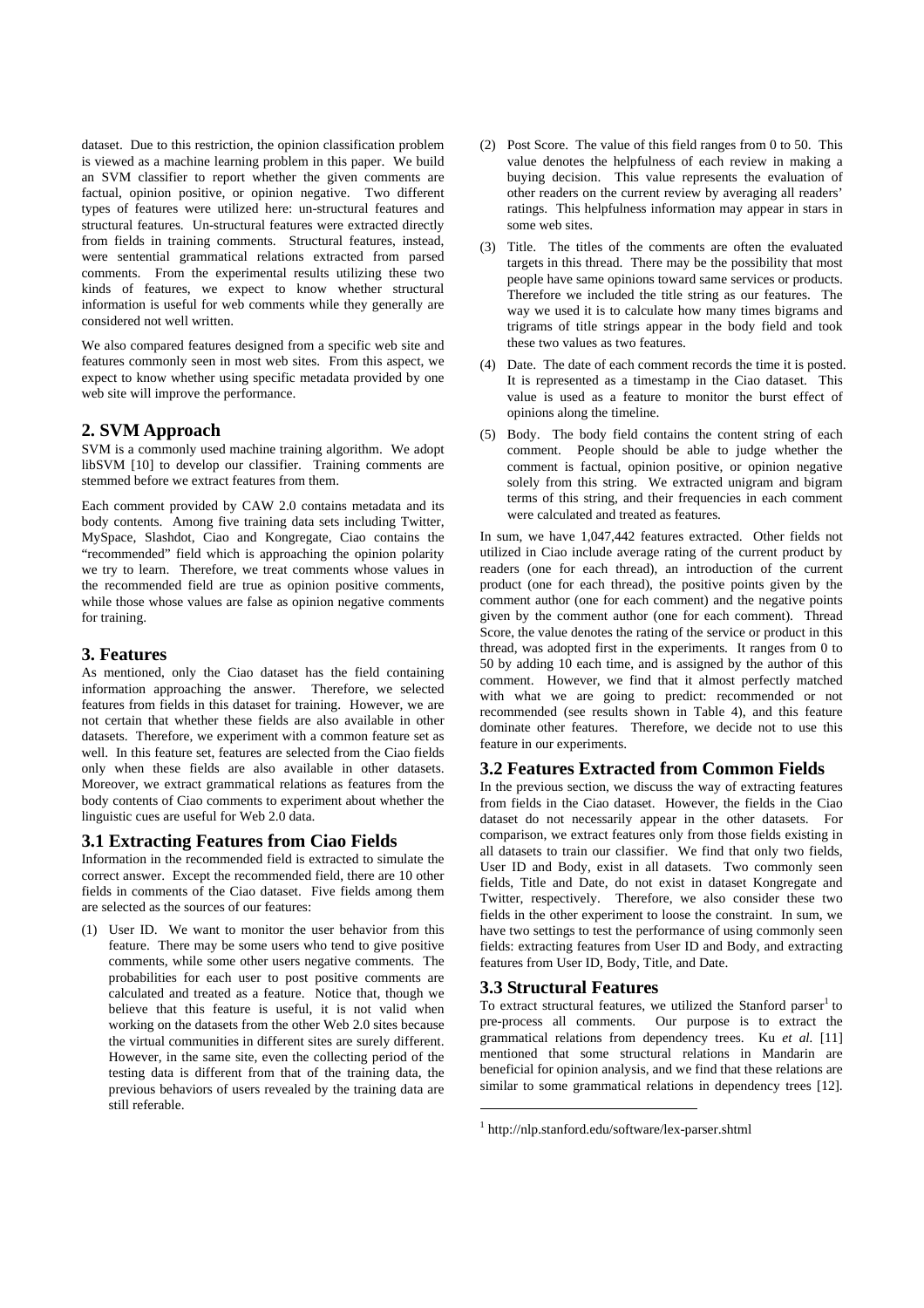Therefore, we select those grammatical relations that may bear opinions according to Ku's research as features. These relations are as follows:

- (1) acomp: adjectival complement. Adjectives may bear opinions in this relation.
- (2) advmod: adverbial modifier. Adverbs may bear opinions.
- (3) amod: adjectival modifier. Adjectives may bear opinions.
- (4) cop: copula. The complement of the copular verb may bear opinions.
- (5) dobj: direct object. The verb and the accusative object together may bear an opinion.
- (6) mark: marker. Markers like *because*, *when*, and *although* could change the tone in sentences and thus may be an indicator for the appearance of opinions.
- (7) nn: noun compound modifier. Nouns modifying the head noun may bear opinions.
- (8) nsubj: nominal subject. The verb or the complement of the copular verb in this relation may bear opinions.
- (9) rcmod: relative clause modifier. The relative clause of the noun phrase may bear opinions.
- (10) xcomp: open clausal complement. The open clausal complement is a clausal complement without its own subject. This complement may bear opinions.

Two components form a relation. The frequencies of each relation, the relation and the first component pair, the relation and the second component pair, the relation plus the component pair are calculated from the training dataset and utilized as features.

An important grammatical relation that may inverse the polarity of opinions is also included:

(11) neg: negation modifier. This relation will reverse the polarity of other relations which contains the negated component in this relation. Therefore, if this relation appears, the appearance of other relations which contains the negated component in this relation will be calculated separately. For example, if an advmod relation contains a negated component, its frequency will be counted and added to the neg-advmod relation instead of the advmod relation.

#### **4. Experiment Results and Discussions**

We first adopted five features mentioned in Section 3.1 for our experiment. If features except content in the body field are adopted, that is, only metadata are adopted, we obtain accuracy 0.957. We then add the unigrams in the body contents as features and obtain accuracy 0.992. However, we found that we have these surprising results because the experimental materials are seriously unbalanced. In all 20,879 comments in the Ciao dataset, 19,653 comments are annotated as recommended but only 1,226 comments are annotated as not recommended. That is, over 94% comments are annotated as recommended in this dataset. Therefore, the developed SVM classifier annotated almost all comments as recommended.

To avoid this deceiving good performance obtained from the experiments on an unbalanced dataset, we redesign the experimental methodology for all experiments. We ran a fourfold experiment on the Ciao dataset. For each fold, we randomly generated a balanced training set from three fourth of the Ciao dataset to train our classifier, but left the developing set, which is one forth of the Ciao set, unchanged to simulate the distribution of the real data. Table 1, 2 and 3 show the four-fold experimental results on the released training Ciao set. Note that this four-fold experiment methodology is applied throughout this section, and the figure of accuracy, precision, recall and f-score reported is the average of four-fold experiments.

**Table 1. Experiments Results (accuracy)** 

| <b>Settings</b>   | <b>Accuracy</b> |
|-------------------|-----------------|
| Features-B        | 0.951           |
| Features (uni)    | 0.984           |
| Features (bi)     | 0.962           |
| Features (uni+bi) | 0.985           |

**Table 2. Experiments Results (retrieving recommended posts)** 

| <b>Settings</b>   | <b>Precision</b> | Recall | f-score |
|-------------------|------------------|--------|---------|
| Features-B        | 0.999            | 0.948  | 0.973   |
| Features (uni)    | 0.993            | 0.989  | 0.991   |
| Features (bi)     | 0.997            | 0.962  | 0.980   |
| Features (uni+bi) | 0.992            | 0.992  | 0.992   |

**Table 3. Experiments Results (retrieving not recommended posts)** 

| <b>Settings</b>   | Precision | Recall | f-score |
|-------------------|-----------|--------|---------|
| Features-B        | 0.543     | 0.982  | 0.700   |
| Features (uni)    | 0.837     | 0.882  | 0.859   |
| Features (bi)     | 0.614     | 0.960  | 0.749   |
| Features (uni+bi) | 0.872     | 0.869  | 0.871   |

Features-B adopts features extracted from all fields in Section 3.1 except Body field. Features (uni), Features (bi) and Features (uni+bi) included featuresfrom all five fields, but Features (uni) extracted unigrams, while Features (bi) extracted bigrams and Features (uni+bi) extracted both unigrams and bigrams from the Body field. An interesting result is observed here: using features extracted from metadata already achieves a satisfactory result (Features-B). Although people can always classify the comments by its contents, understanding opinion related contents for classification systems is not always easy. Considering metadata may provide another possible approach for opinion analysis.

**Table 4. Results of using features extracted from each field (accuracy)** 

| Field               | <b>Accuracy</b> |
|---------------------|-----------------|
| User ID             | 0.754           |
| <b>Thread Score</b> | 1.000           |
| Post Score          | 0.792           |
| Title               | 0.245           |
| Date                | 0.491           |
| Body (uni)          | 0.708           |
| Body (uni+bi)       | 0.940           |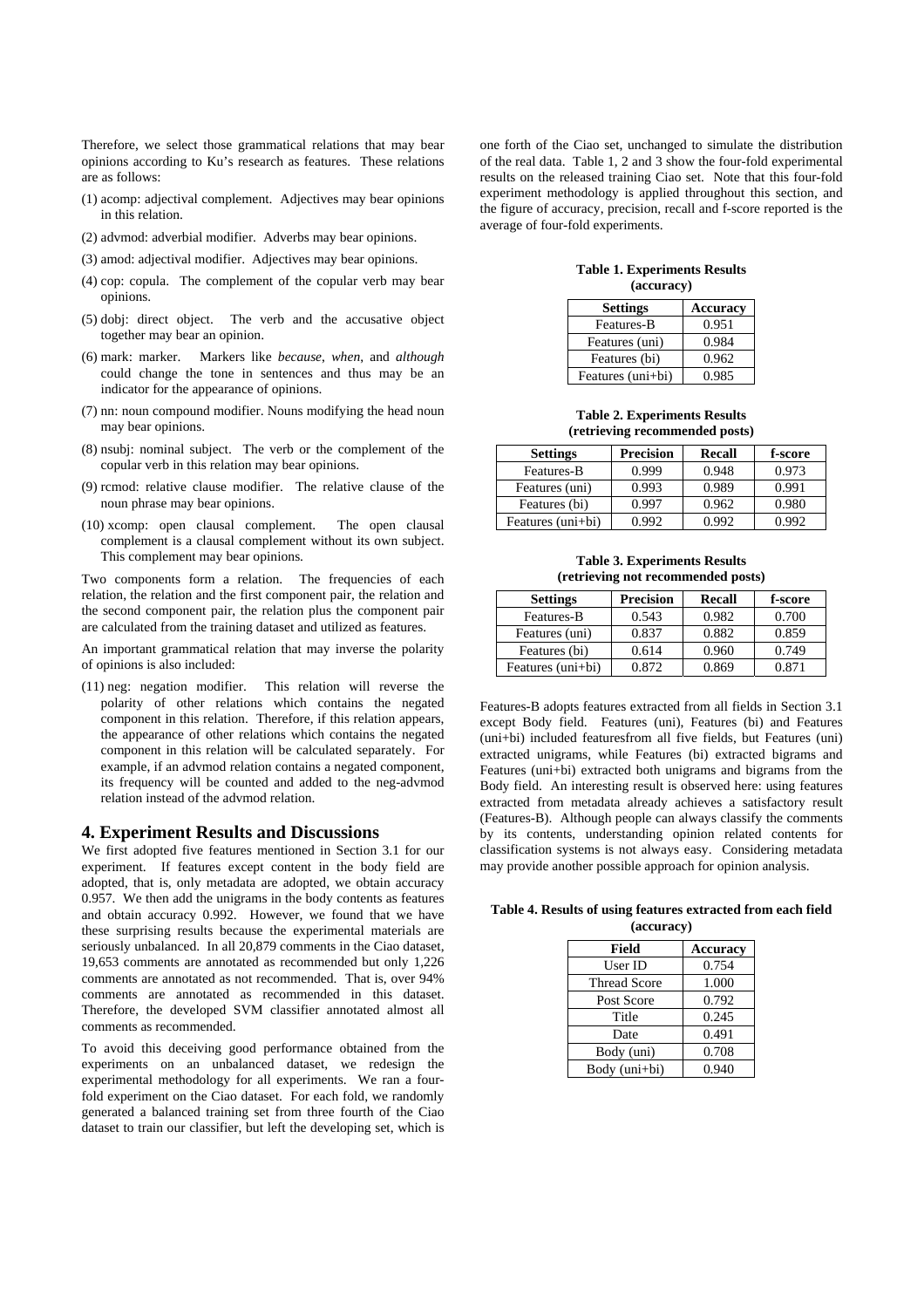| Field               | <b>Precision</b> | Recall | f-score |
|---------------------|------------------|--------|---------|
| User ID             | 0.994            | 0.746  | 0.852   |
| <b>Thread Score</b> | 1.000            | 0.999  | 0.999   |
| Post Score          | 1.000            | 0.779  | 0.876   |
| Title               | 0.954            | 0.209  | 0.343   |
| Date                | 0.950            | 0.483  | 0.640   |
| Body (uni)          | 0.968            | 0.720  | 0.826   |
| Body (uni+bi)       | 0.942            | 0.999  | 0.969   |

**Table 5. Results of using features extracted from each field (retrieving recommended posts)** 

**Table 6. Results of using features extracted from each field (retrieving not recommended posts)** 

| Field               | <b>Precision</b> | Recall | f-score |
|---------------------|------------------|--------|---------|
| User ID             | 0.185            | 0.927  | 0.309   |
| <b>Thread Score</b> | 0.982            | 1.000  | 0.991   |
| Post Score          | 0.221            | 1.000  | 0.361   |
| Title               | 0.062            | 0.840  | 0.116   |
| Date                | 0.067            | 0.593  | 0.120   |
| Body (uni)          | 0.122            | 0.622  | 0.205   |
| Body (uni+bi)       | 0.145            | 0.011  | 0.021   |

Results in Table 4, 5, and 6 also reveal some interesting phenomena. First, as mentioned in Section 3.1, the value in Thread Score field can perfectly classify comments into recommended ones and not recommended ones. In other words, Thread Score represents the rating from the author and it is consistent with the author's final decision to recommend or not to recommend. The value in Post Score field is the second useful feature. It represents the helpfulness of each comment rated by other readers, but helpfulness is not one hundred percently consistent with author's recommending decision for services and products. Not recommended comments can be as helpful for readers as recommended ones.

The performance of using User ID as features, surprisingly, is ranked the third. The usefulness of this feature may indicate that some people tend to have a positive attitude, and some people like to make criticisms all the time. However, this feature is not easily available in the testing set. Recall that we utilized User ID by calculating the percentage of recommended comments posted by this ID, and we have to know whether comments in hand are recommended or not to calculate this number. Moreover, we must work on the same virtual community in both the training and the testing phase. Nevertheless, the goal of utilizing User ID in this way is to verify whether it is useful. Since we have confirmed its usefulness, we may still utilize this feature in a different way in the testing phase. For example, we can first classify comments without this feature and obtain the initial classification results. Then we may calculate the percentage of recommended comments posted by each author using those results with high confidence to obtain User ID features. Next we may retrain the classifier together with the User ID features, and get new results from the retrained classifier. This process can be performed iteratively until the results converge.

The results also show that features extracted from the Title field and Date field are not really beneficial. Moreover, if there is no available language resource, using n-grams in the Body field as features will not perform well. Results show that adding bigram features will always decrease the performance. This may be due to the sparseness problem, because we have lots of bigram features but the length of comments is generally shorter than the length of formal articles. Some comments contain even only one sentence or one word. A better way to utilize the content strings is to extract sentiment or subjective words first before calculating the frequency of unigrams and bigrams. Therefore, having resources to help identify subjective information is necessary for this task.

Table 7, 8 and 9 show the results of extracting features from common fields in five datasets, and commonly seen fields. The former, common fields, include only User ID and Body, while the latter, commonly seen fields, include User ID, Body, Title and Date.

**Table 7. Results of extracting features from common and commonly seen fields (accuracy)** 

| <b>Setting</b> | Accuracy |
|----------------|----------|
| Common         | 0.918    |
| Commonly Seen  | 0.542    |

**Table 8. Results of extracting features from common and commonly seen fields (retrieving recommended posts)** 

| Setting       | <b>Precision</b> | Recall | f-score |
|---------------|------------------|--------|---------|
| Common        | 0.972            | 0.942  | 0.956   |
| Commonly Seen | 0.953            | 0.536  | 0.686   |

**Table 9. Results of extracting features from common and commonly seen fields (retrieving not recommended posts)** 

| <b>Setting</b> | <b>Precision</b> | Recall | f-score |
|----------------|------------------|--------|---------|
| Common         | 0.374            | 0.559  | 0.448   |
| Commonly Seen  | 0.071            | 0.572  | በ 127   |

Table 7 shows that using features from common fields are better than using features from commonly seen fields. Features from the Title and Date fields are not beneficial to classification and may deteriorate the performance, as we have seen in Table 4 to 6. However, neither of them is better than using features from all fields. We can conclude that specific information provided by each web site is likely to be useful for extracting opinions. Specific fields may capture the native characteristics of the web site.

**Table 10. Results of extracting features from dependency relations (accuracy)** 

| <b>Setting</b>                | <b>Accuracy</b> |
|-------------------------------|-----------------|
| Relation (all, none)          | 0.644           |
| Relation (all, com1 or com2)  | 0.668           |
| Relation (all, com1 and com2) | 0.672           |
| Relation (11, none)           | 0.739           |
| Relation (11, com1 or com2)   | 0.676           |
| Relation (11, com1 and com2)  |                 |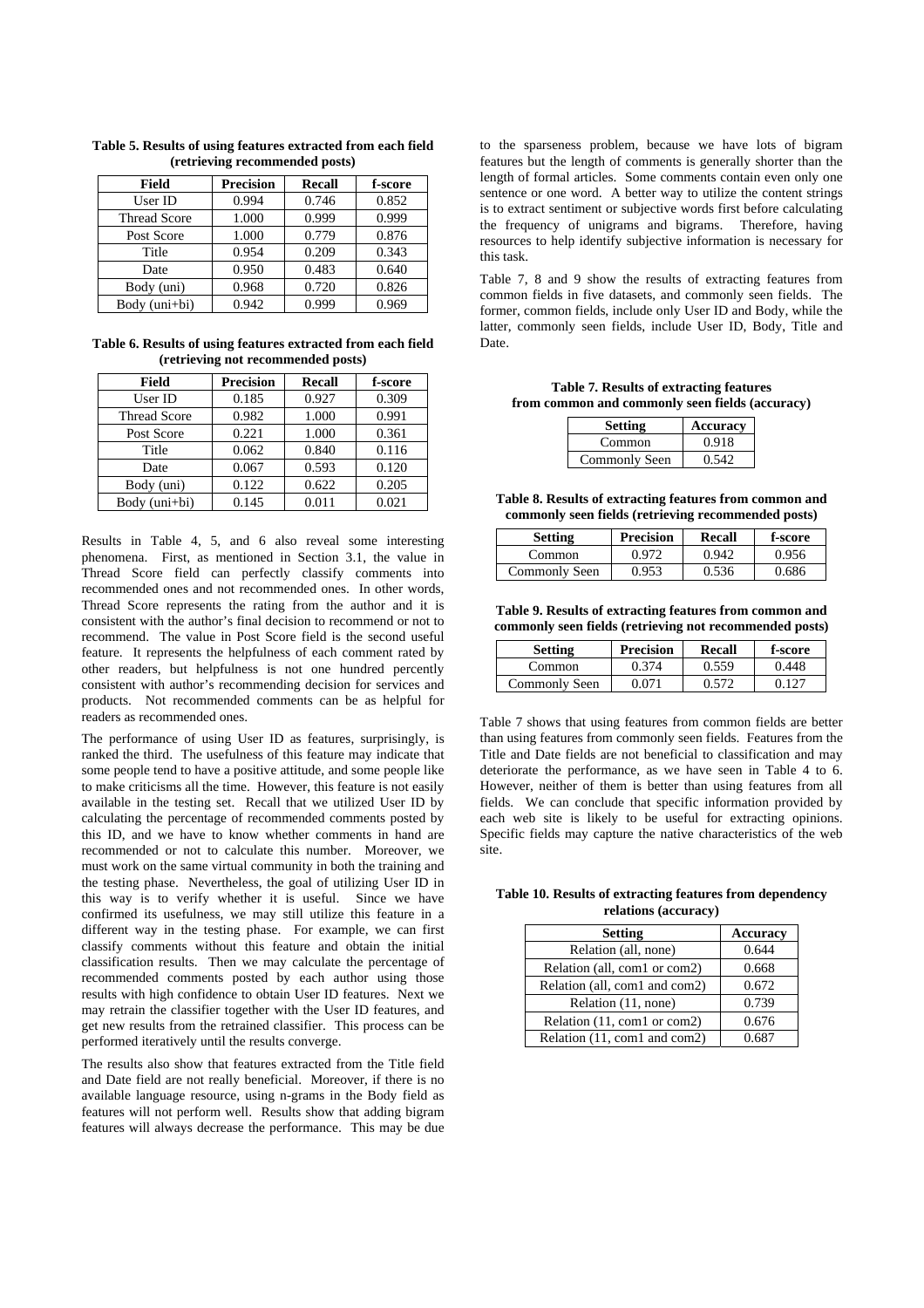| <b>Setting</b>                | <b>Precision</b> | Recall | f-score |
|-------------------------------|------------------|--------|---------|
| Relation (all, none)          | 0.962            | 0.643  | 0.771   |
| Relation (all, com1 or com2)  | 0.983            | 0.654  | 0.785   |
| Relation (all, com1 and com2) | 0.982            | 0.659  | 0.789   |
| Relation (11, none)           | 0.952            | 0.760  | 0.845   |
| Relation (11, com1 or com2)   | 0.985            | 0.665  | 0.794   |
| Relation (11, com1 and com2)  | 0.985            | 0.676  | 0.802   |

**Table 11. Results of extracting features from dependency relations (retrieving recommended posts)** 

**Table 12. Results of extracting features from dependency relations (retrieving not recommended posts)** 

| <b>Setting</b>                | <b>Precision</b> | Recall | f-score |
|-------------------------------|------------------|--------|---------|
| Relation (all, none)          | 0.094            | 0.598  | 0.163   |
| Relation (all, com1 or com2)  | 0.129            | 0.817  | 0.222   |
| Relation (all, com1 and com2) | 0.129            | 0.809  | 0.223   |
| Relation (11, none)           | 0.103            | 0.418  | 0.165   |
| Relation (11, com1 or com2)   | 0.143            | 0.845  | 0.244   |
| Relation (11, com1 and com2)  | 0.147            | 0.845  | 0.250   |

Table 10, 11 and 12 show the results of adopting dependency relations as features. The settings in these tables vary in two aspects: adopted relations and involved components, and represented as *Relation (adopted relations, involved components)*. As mentioned, two components form a relation. For adopted relations, there are two options: considering all relations (all) and considering 11 relations (11) mentioned in Section 3.1 when extracting features. For involved components, there are three options: in the setting "none", no components are considered and only relations themselves are extracted as features; in the setting "com1 or com2", the relation plus the first component, and the relation plus the second component, are both extracted as features; in the setting "com1 and com2", all three terms, relation, the first and the second components, are extracted as one feature for the classifier. Results show that considering the relation, first component, and second component as one feature achieves best results when considering Table 11 and 12 together. That is, only considering relations may not give us enough information whether the content of the comment is recommending products or services. The composite words of relations may provide more semantic information. Moreover, considering only 11 selected relations is better than considering all relations. This shows that feature selection can improve the results in our approach.

Adopting relations as features can achieve better results to using n-grams of the Body field as features. Although parsing costs time, it could be a better choice for non-real-time applications. This result also tells us that linguistic cues are useful in the opinion analysis track. As relations and n-gram features are both extracted from the Body field, they are joined in next experiments. Results are shown in Table 13, and they are worse than only using either kind of features. It is not what we expect to see. The main reason may be the sparseness problem of both kinds of features again, and an appropriate method to incorporating these two kinds of features is required.

**Table 13. Results of adopting features of dependency relations and n-grams** 

| <b>Retrieving</b> | <b>Precision</b> | Recall | f-score |
|-------------------|------------------|--------|---------|
| Recommended       | 0.942            | 0.425  | 0.585   |
| Not-recommended   | 0 060            | 0.584  | O 108   |

## **5. Mapping Predicted Results to the Required Answer Set**

The opinion analysis track of CAW 2.0 workshop requests the developed system to assign a given comment with a degree of association to three basic categories: factual, opinion positive and opinion negative. The degree of association for each category should be provided by means of a real value within the range between zero (not associated at all) to one (completely associated). However, the developed SVM classifier only classifies comments into two categories by the learned separating hyper-plane. Therefore, we modified the libSVM source code to print out the distance of each data point to this separating hyper-plane. Then we can find the most distant data point among the recommended ones and the not recommended ones, P-rc and P-nrc, respectively. We postulate that the data points close to the separating hyperplane are likely representing the factual comments, while those close to P-rc recommended comments and those close to P-nrc not recommended comments. We calculate the distances from the current data point to the separating hyper-plane, P-rc, and P-nrc, and d-hp, d-rc, and d-nrc indicate these three distances, respectively. The inverse of them, 1/d-hp, 1/d-rc, and 1/d-nrc, are normalized and reported as the degree of association to the factual, opinionated-positive and opinionated-negative categories, respectively.

## **6. Conclusion and Future Work**

The CAW 2.0 opinion analysis task provides clean Web 2.0 data crawled from five sites: Ciao, Kongregate, MySpace, Slashdot, and Twitter. The aim of this task is to automatically classify factual, opinion positive, opinion negative comments and assign a degree of association to these three categories. In the training phase, the experimental materials are restricted to the released datasets. Because the released datasets contain no gold standard, we utilized information in the "recommended" field provided by the Ciao dataset to simulate the correct answers for opinion positive and opinion negative comments in our experiments. We train an SVM classifier for this task by different feature sets: features extracted from fields in Ciao and features extracted from common fields. Experiments show that metadata are beneficial for opinion analysis in the Web 2.0 datasets. Among Ciao's metadata fields, helpfulness information given by readers (Post Score) and, surprisingly, User ID are two most useful feature sources. We also find that only using n-grams features of contents without incorporating language resources is not good enough to provide satisfactory results, and the sparseness problem might be the main issue.

As to the linguistic cues, experiments show that using features extracted from dependency relations performs better than using ngram features. However, joining them together will not bring better results. A more appropriate way to incorporate these two different types of features is required.

All experiments were done in a four-fold mode. We have achieved accuracy 0.985, f-score 0.992 for retrieving